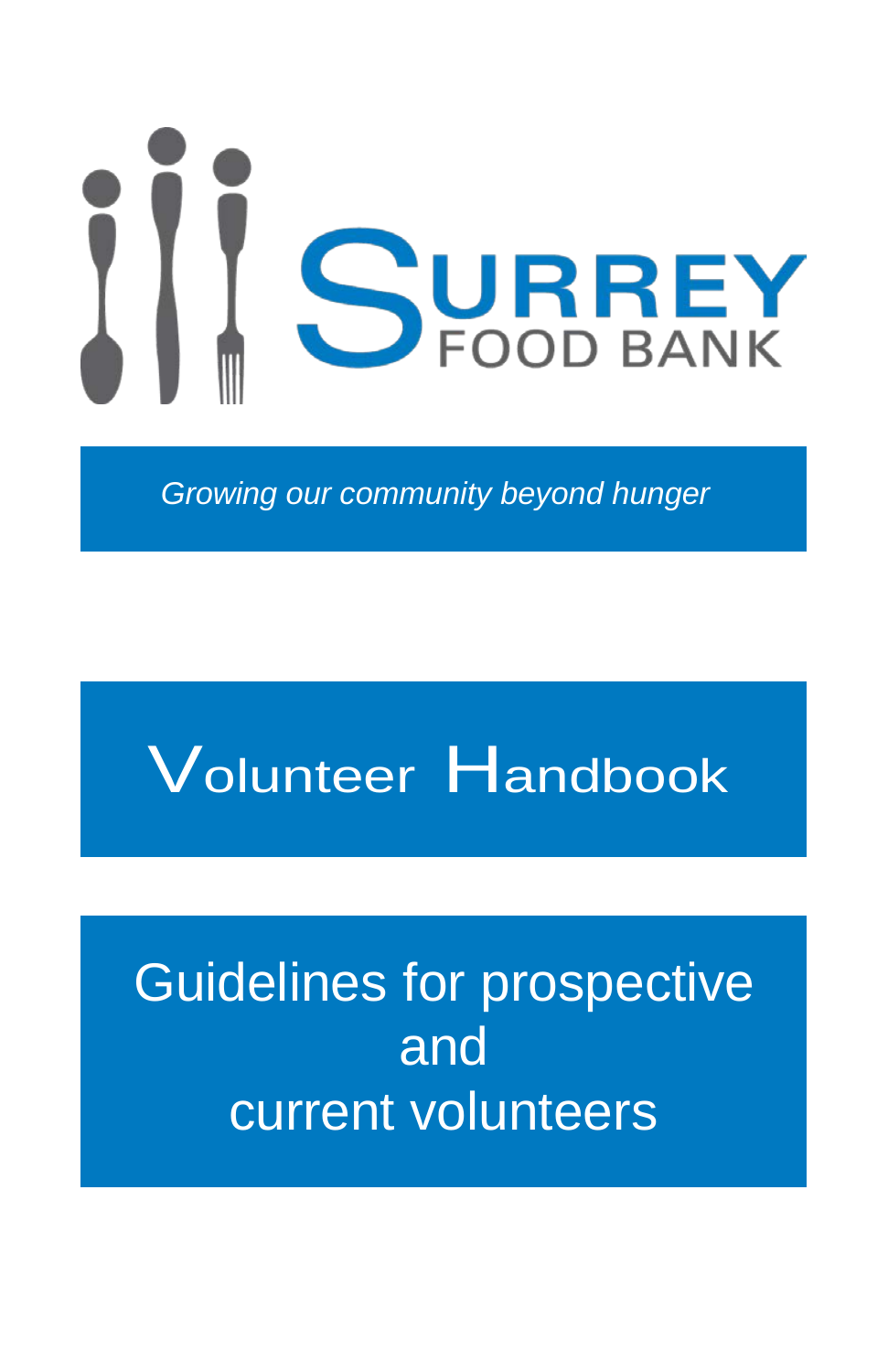## Purpose of Manual

This handbook is for individuals from all sectors of the community and beyond who are currently volunteering with Surrey Food Bank as well as for individuals who are interested in becoming a part of the team. You will find information regarding Surrey Food Bank's mission statement, history and vision, program services, volunteer information, guidelines, ethics and principles of being or becoming a volunteer.

This handbook is designed to help volunteers understand their roles and responsibilities and how to follow these guidelines to assure delivery of quality services to Surrey Food Bank clients. It is the responsibility of all volunteers to understand the guidelines, requirements and duties described in this manual. If there are any questions or concerns these should be directed to the Manager of Volunteer Resources.



Growing Our Community Beyond Hunger!

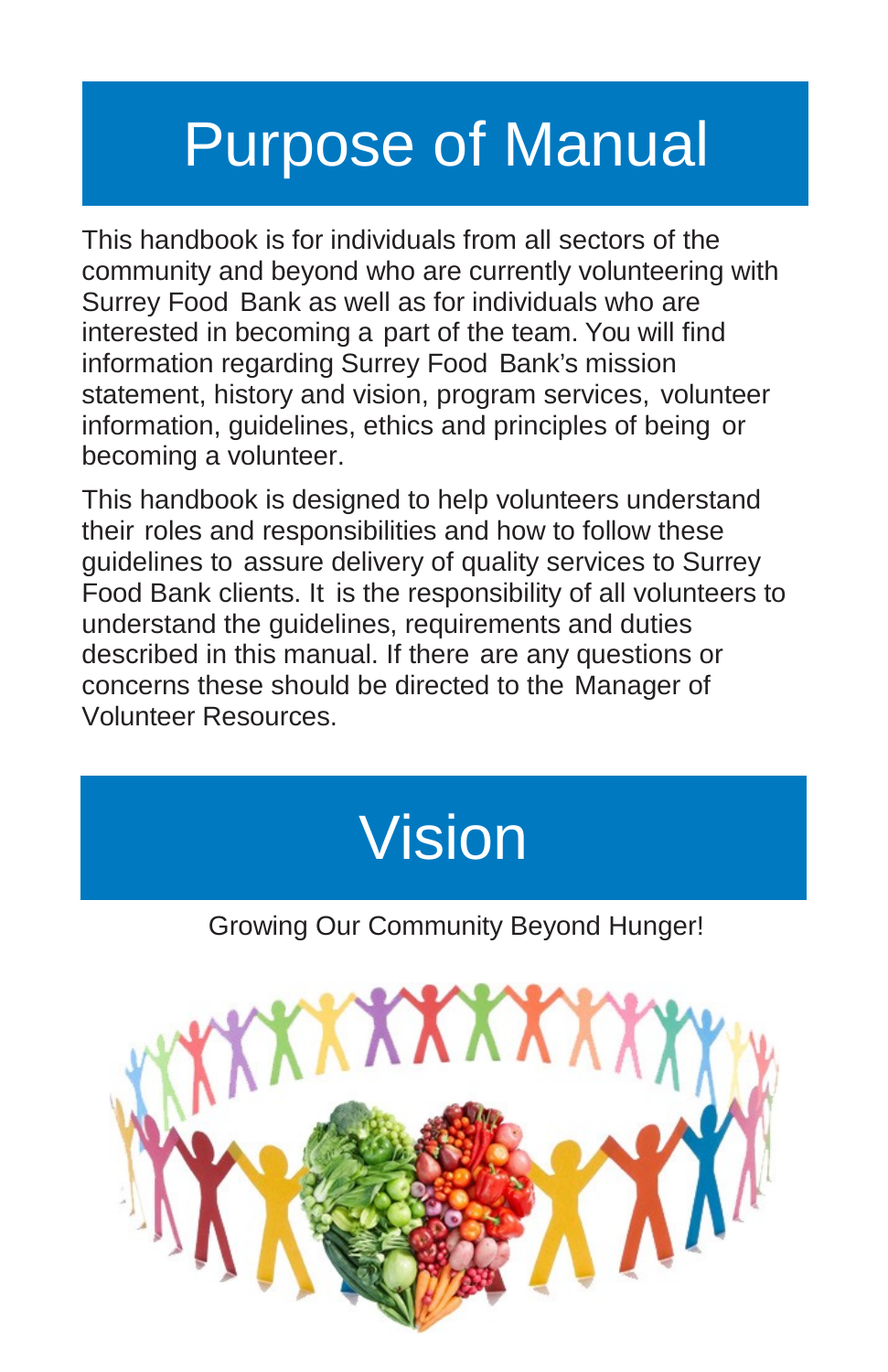## To our prospective **Volunteers**

We have an outstanding team of mentors who are on the floor, working directly with our new volunteers, warehouse staff and clients. We utilize on-the-job training, screening & building relationships, having found them to be most effective in this type of volunteer environment.

Safety and production are very important to us. So is watching a person find a place to shine among our ranks. We are an amazing 'family', welcoming and supportive.

We are often told that we are a different experience than most volunteer organizations, but we find it effective and fulfilling for everyone involved.

# About Us

The Surrey Food Bank is a non-profit, charitable organization that operates solely on donations of food and money from the general public, corporations, businesses, service clubs and the food industry in. We do not receive any core government funding.

Our major fund-raisers are "Breakfast with the Bank" and food drives/events held by outside supporters. The Surrey Food Bank's mission is focused on continuous improvement of food distribution, educating to help others understand who we are and what we do, advocating for people to be independent, facilitating connections for the betterment of the clients as well as building partnerships for the betterment of the volunteers and the Surrey Food Bank organization.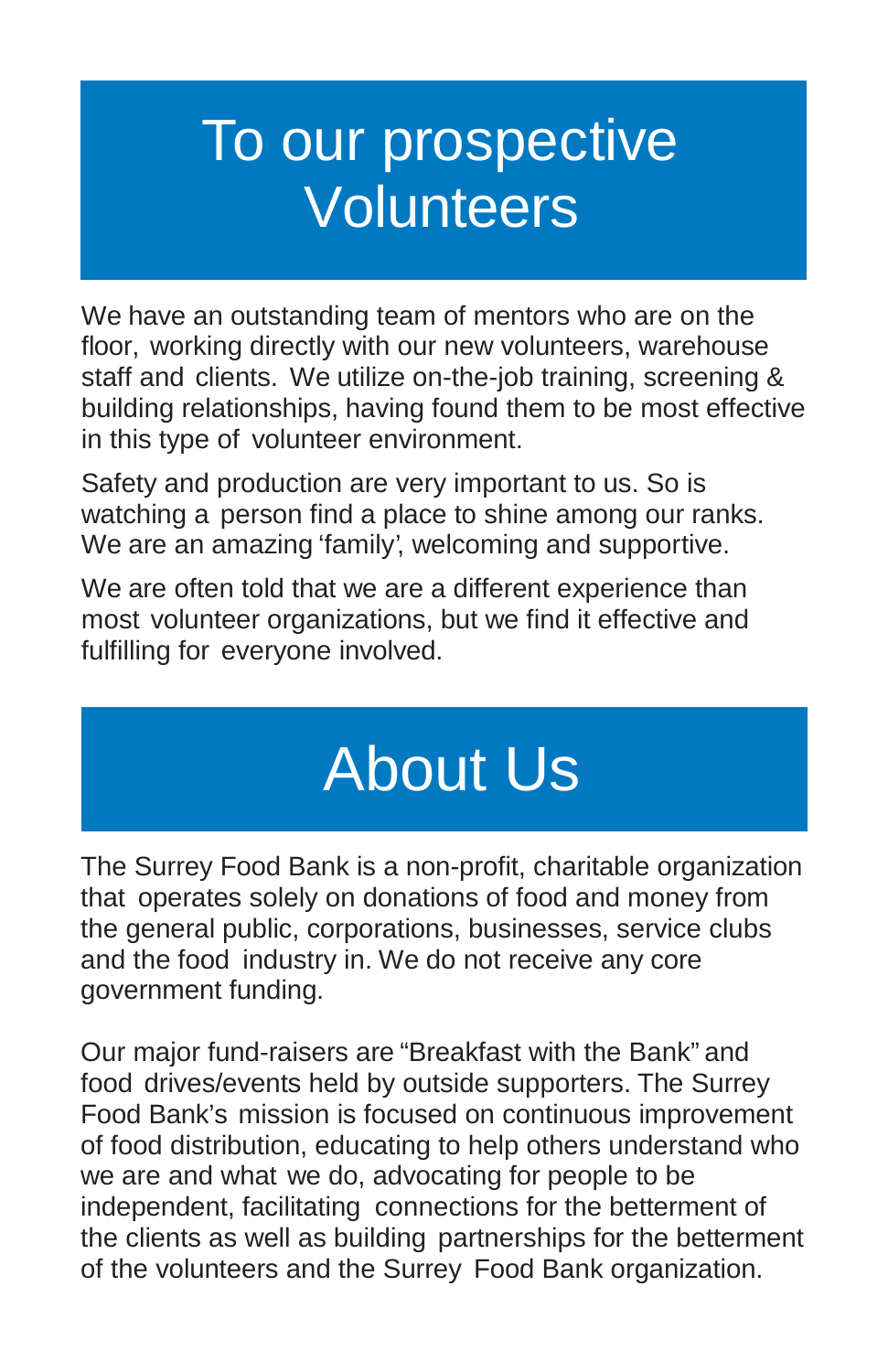In 1981, the economy began to decline and a group of churches opened up a food cupboard in Surrey.

Two years later in 1983 the Surrey Food Bank Society was formed and they opened their doors to clients in a quaint building on King George Highway.

The Surrey Food Bank began as a temporary solution to a temporary problem. Today, 38 years later, we are helping over 14,000 low income neighbors in the communities of Surrey and North Delta, with 41% being children and babies,

There are currently 450 active volunteers and 17 staff working at the Whalley location working in an 8,000 sq. foot warehouse.

The Surrey Food Bank provides approximately 1,300 food hampers weekly through 4 locations in Surrey and North Delta. We deliver hampers to about 180 clients unable to access the Food Bank due to mobility issues.

With more than 38 years of serving the public, the Surrey Food Bank has become an essential service by offering people a "hand up….. not a hand out!"



History of the Food Bank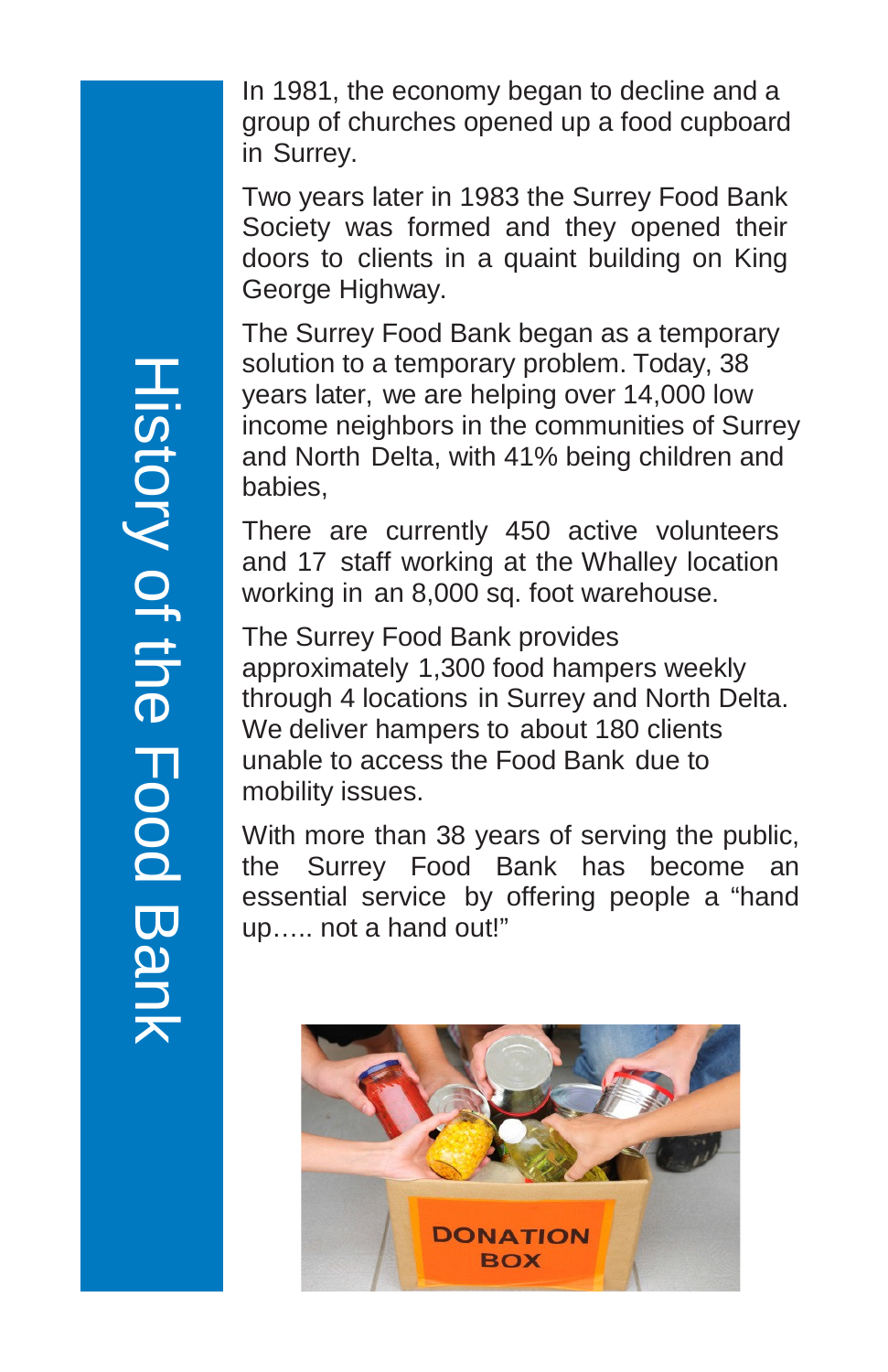# Becoming a Volunteer

Who is a volunteer?

Someone who voluntarily undertakes a task or service.

## *Requirements*

- Must be 16 years of age or older
- May be asked to provide a criminal record check
- Must be motivated, hardworking, have the desire to help, and provide services to all clients
- Applications are filled out on-line and are reviewed before exploring a fit among our team

## *Hours of Volunteer Shifts*

- Monday-Friday 9:00AM-1:00PM (with limited involvement on Wednesday)
- On certain occasions there may be special events that require volunteers
- Seniors Depot. Every other Wednesday from 1-3pm
- Evening Depot Every other Thursday from 530-7pm

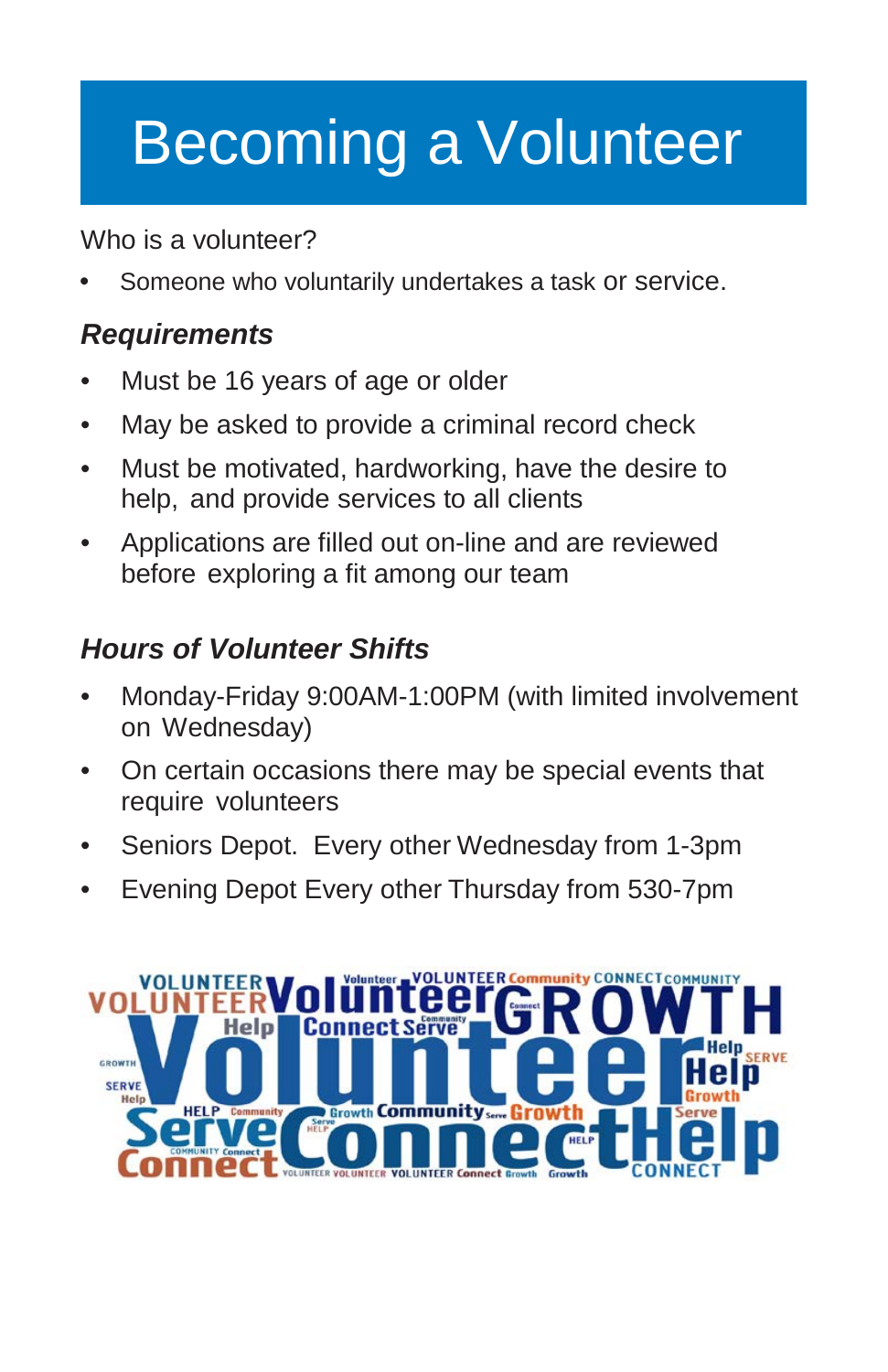# Areas to Volunteer

## *Client Registration*

In this role, volunteers will welcome clients and enter their information into a database. This is a front-line role and requires some computer experience and excellent communication skills. Training is provided.

## *Sorting*

This station is where we sort all of donated food and nonfood items and place them into their designated station. This task requires strong English skills and an attention to detail, as there are over 30 different categories to work with. Our sorting station is critical in keeping the rest of our operation moving smoothly in order to ensure we have adequate amounts of food to distribute each day.

## *Hamper to Your Home Drivers*

This program is for individuals who are physically unable to make it into the Food Bank to receive their hampers. They receive hampers delivered to their home by Surrey Food Bank Drivers. Candidates for this position must provide a clean Drivers Abstract and a criminal record/ vulnerable sector search. The Manager of Volunteer Resources can provide further instruction regarding this.

## *Special Events*

There are many community events and fundraisers where our volunteers are needed. For example, Basics 4 Babies is an annual event in partnership with local radio station JRFM, benefiting babies, the most vulnerable of our Food Bank clients.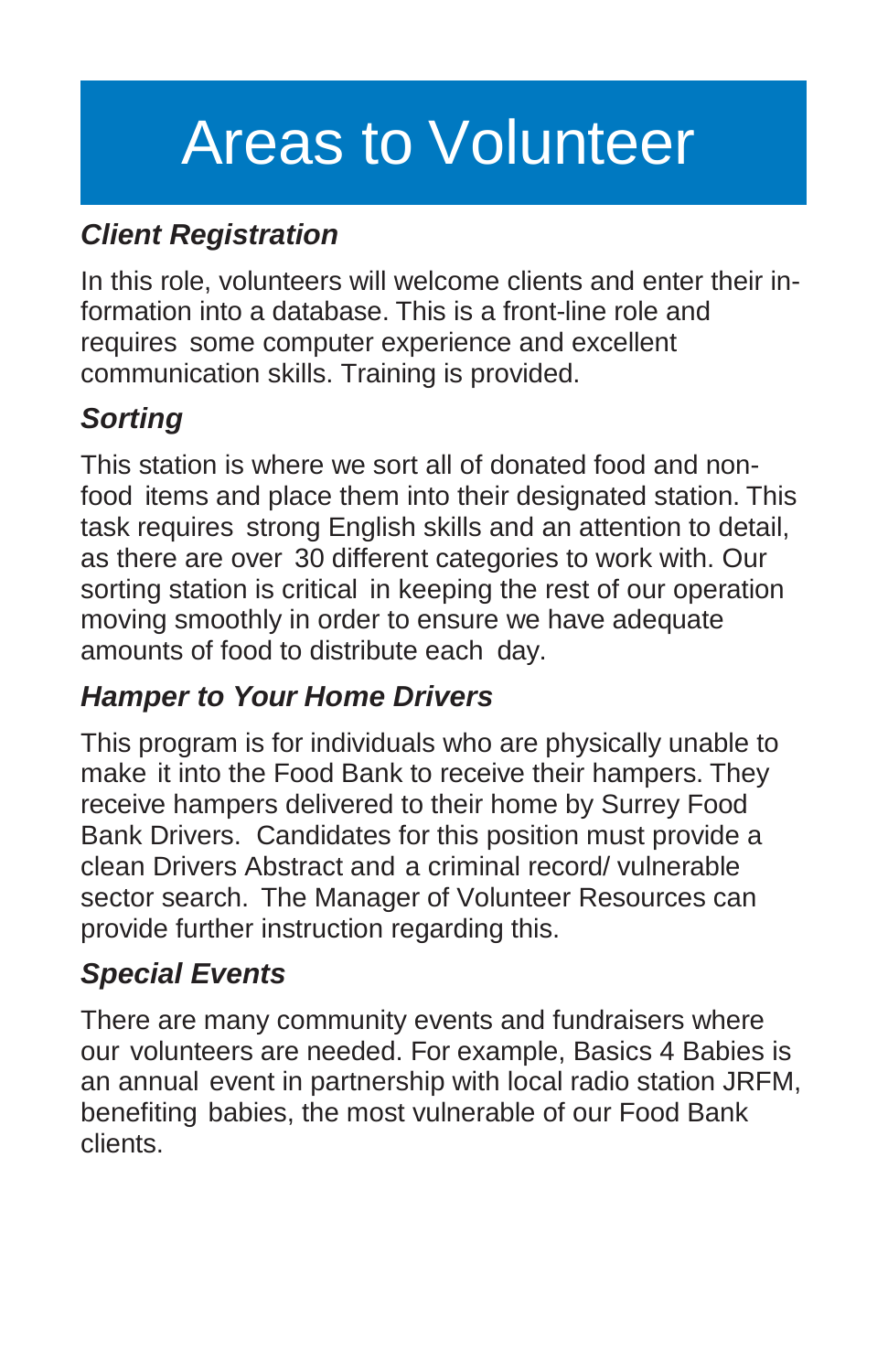#### *Line Distribution*

These stations will have volunteers working directly with our clients. The ability to take direction, be respectful and diplomatic as well as stay on task is all very important. Our clients can be challenging in their approach e.g. - wanting more or something different than is allotted for the day. These stations are geared toward 'people persons' with good communication skills.

#### *Re-Pack Station*

Re-packing donated goods such as sugar & oats. This requires moving product, pouring dry staple item into bowls and repacking into serving size portions. Occasionally there may be heavy and awkward lifting of product.

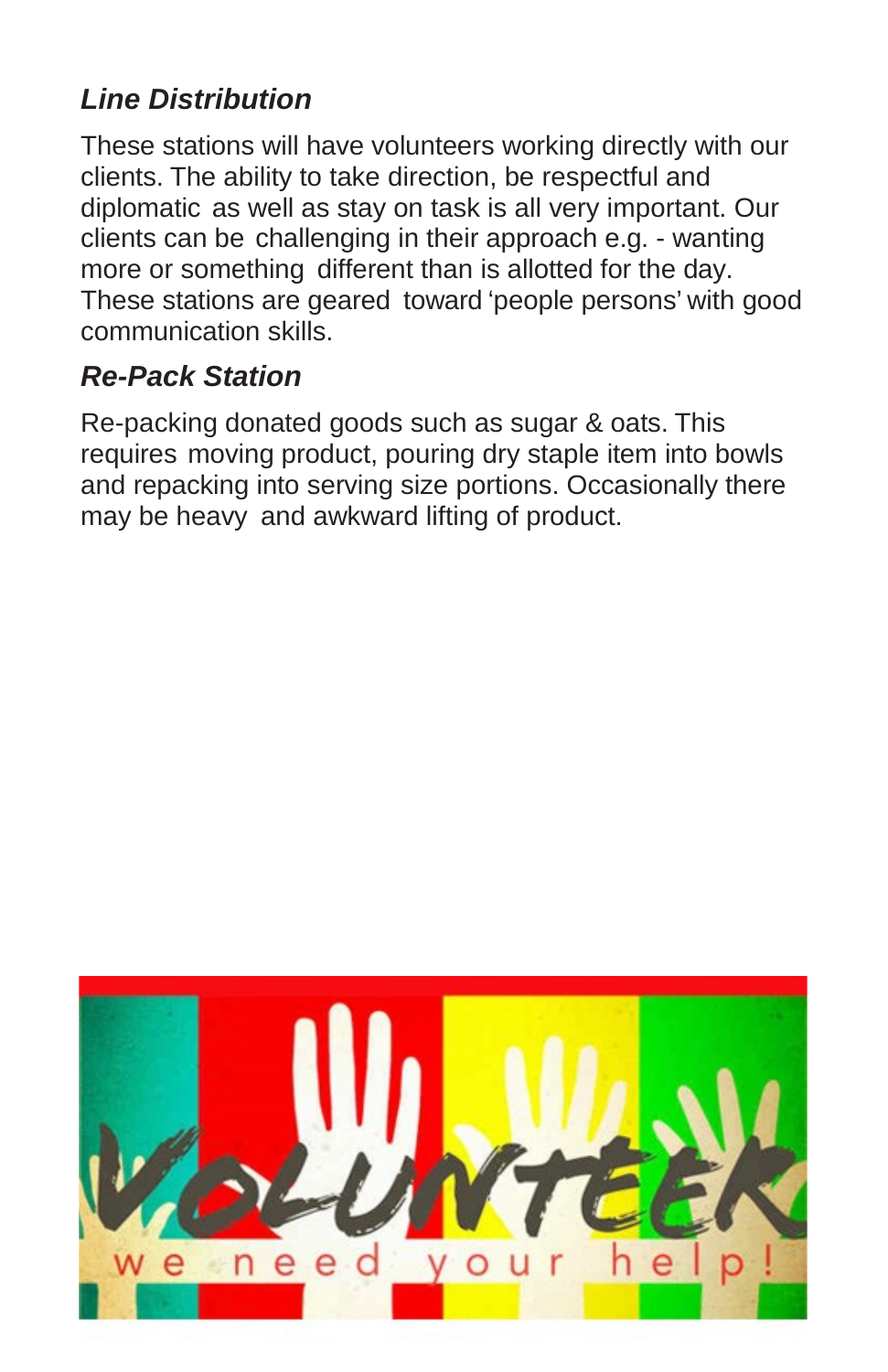## Volunteer Guidelines

### *Confidentiality*

All client information is strictly confidential. Personal information about our clients, including their usage of the Food Bank, should not be shared with others and must be treated by volunteers in the strictest confidence. Photos may not be taken of volunteers or clients without permission.

#### *Commitment*

A minimum commitment of one shift per week for three months is required.

24 hr. advanced notice is required if a volunteer is unable to work their shift, (e-mail or phone). Missing a shift without notice is considered a no-show. Upon the third no-show, the volunteer will be dismissed.

## *Food Policy*

All food is distributed to our clients in a fair and equitable manner. The menus are determined by our Distribution Coordinator. Please do not vary from this menu.

Everything in the warehouse is for clients use only. The volunteer kitchen is in place for the volunteers to enjoy the food and beverages provided for the day. Breaching these rules e.g. taking food or other items from the warehouse, is considered theft and the volunteer will be dismissed immediately. Water may be taken into the distribution area. Volunteers may bring their own food items into the kitchen where fridge space is available.

#### *Procedures*

Please clock in on the tablet located in the volunteer kitchen.

Please wear the aprons we supply as well a volunteer name tag for each shift.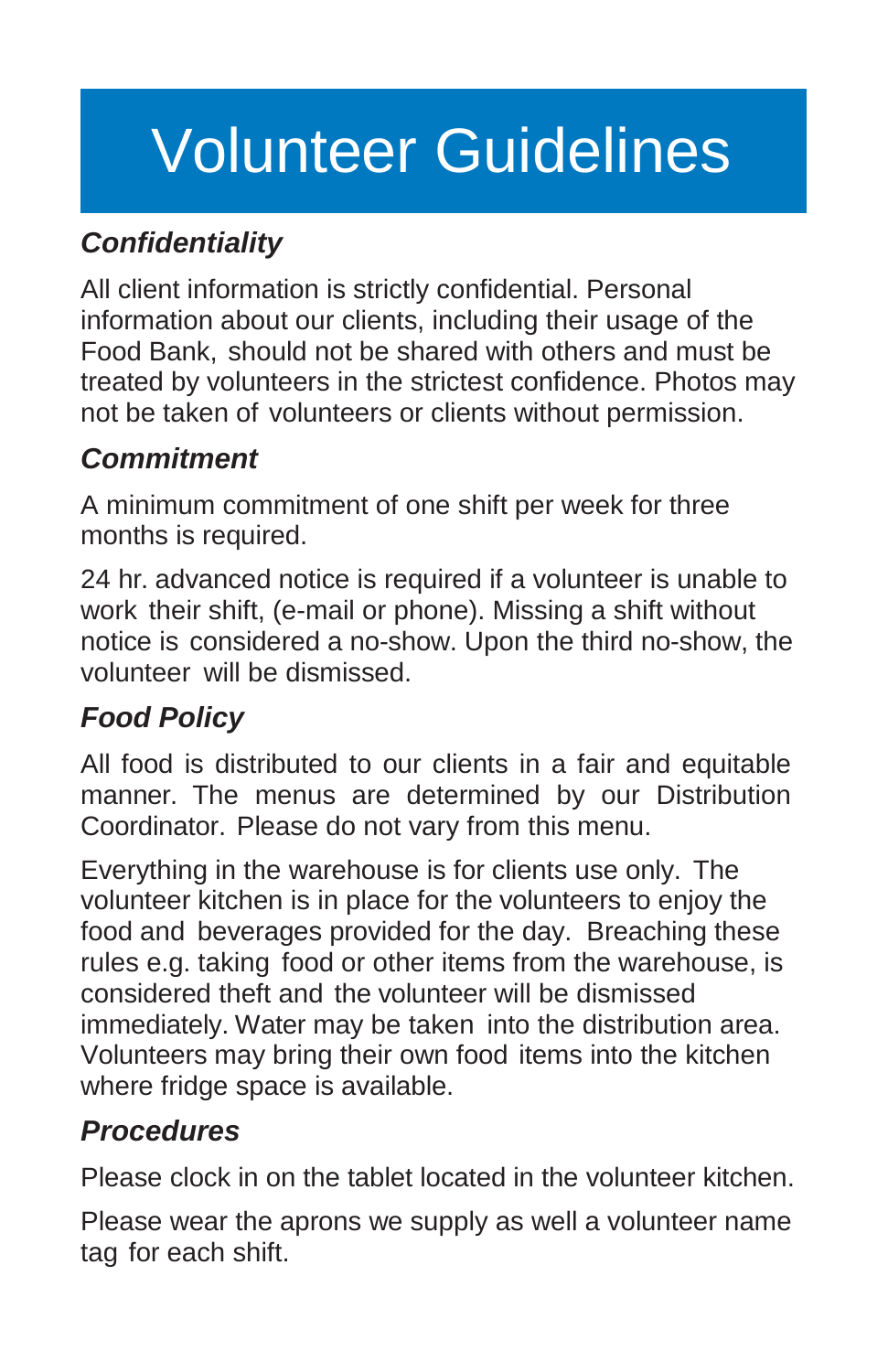All volunteers must wear sturdy shoes with closed toes. No open toed footwear is allowed in the warehouse.

## *Lockers*

Lockers are available but bring your own locks!

### *General Guidelines*

Volunteers must practice proper sanitary and safety procedures, as instructed at each station.

Please wear comfortable clothing that you don't mind getting dirty. Volunteers should come to their shifts well groomed.

There is **no smoking anywhere** except the designated area.

Under no circumstances may a volunteer attend their shift under the influence of non-prescribed drugs or alcohol.

No personal items should be left unattended in the volunteer kitchen. The Surrey Food Bank cannot be responsible for any of our volunteers'personal belongings. Please bring a lock for a locker to store your backpacks, purses, phones and other valuables.

If you work as a volunteer and are also a Food Bank client, please be aware that the role of the Volunteer and the role of the Client are completely separate. Volunteers who are also Clients may not pick up their food on the same day as they are volunteering. Please ask if you have any questions concerning your role.

Volunteers should expect to feel safe and welcomed at the Surrey Food Bank. Any conduct that negatively affects the environment at the Surrey Food Bank will not be tolerated. Physical or verbal abuse/bullying, or any other inappropriate behaviors should be reported to the Manager of Volunteer Resources immediately. The Surrey Food Bank maintains the right to suspend or dismiss volunteers for any reason, including non-compliance of these published policies, procedures and guidelines.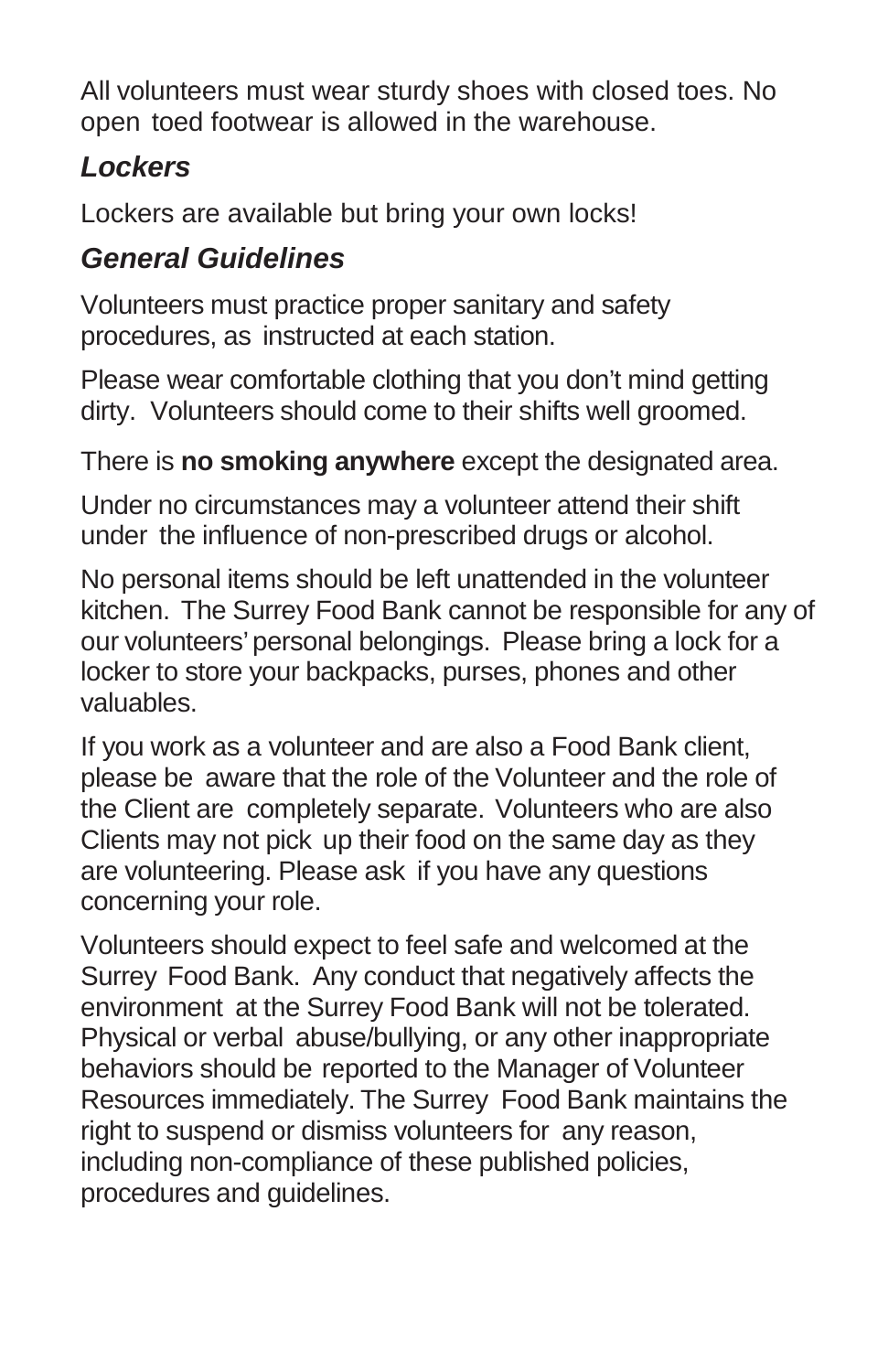Volunteer Volunteer<br>Accomplishments Accomplishments

Volunteering at the Surrey Food Bank can help individuals develop a skill set and gain confidence. Many of our volunteers have had amazing transformations and have gone from unemployment to successfully rejoining the workforce. According to the 2016-2017 Surrey Food Bank Annual Report:

- As of 2017 there have been over 500 active volunteers that have donated over 30,000 hours of service.
- Surrey Food Bank has extended an invitation and given an opportunity to post-secondary practicum students to gain valuable experience.
- Established programs for people with special needs to gain real world experience.



*The success of the Surrey Food Bank could not be possible without volunteers like you and generous donors!*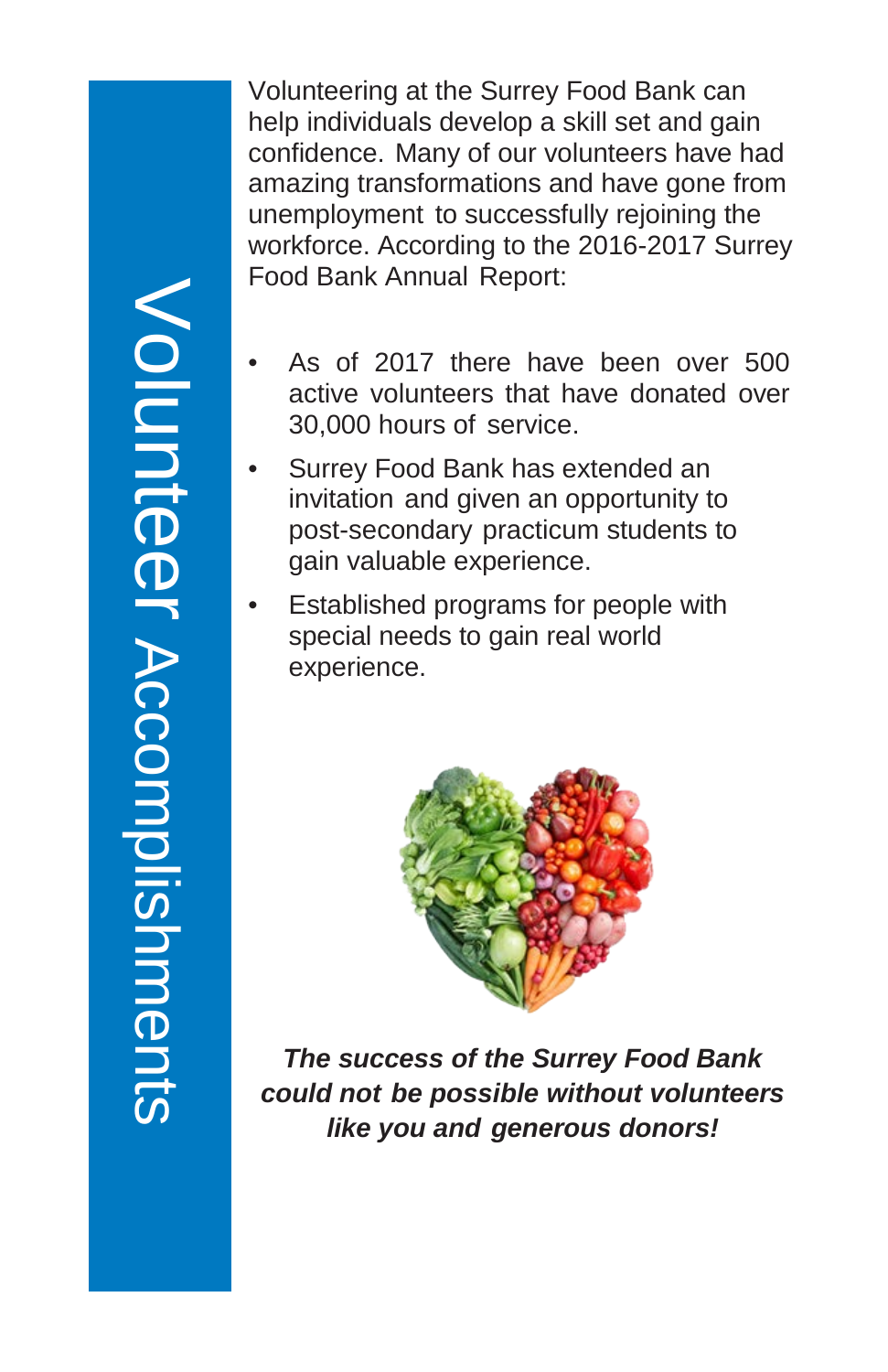## Volunteer Testimonials



I come here for the atmosphere and meeting so many new people, everyone here is so friendly. In so many workplaces, people do the bare minimum, that doesn't happen here, people go above and beyond.

Jag

Volunteering since 2015

I wanted to give back to the community and knew this was a worthwhile service. I get to meet so many new people and help meet the needs of the community.

Fern Volunteering since 2015

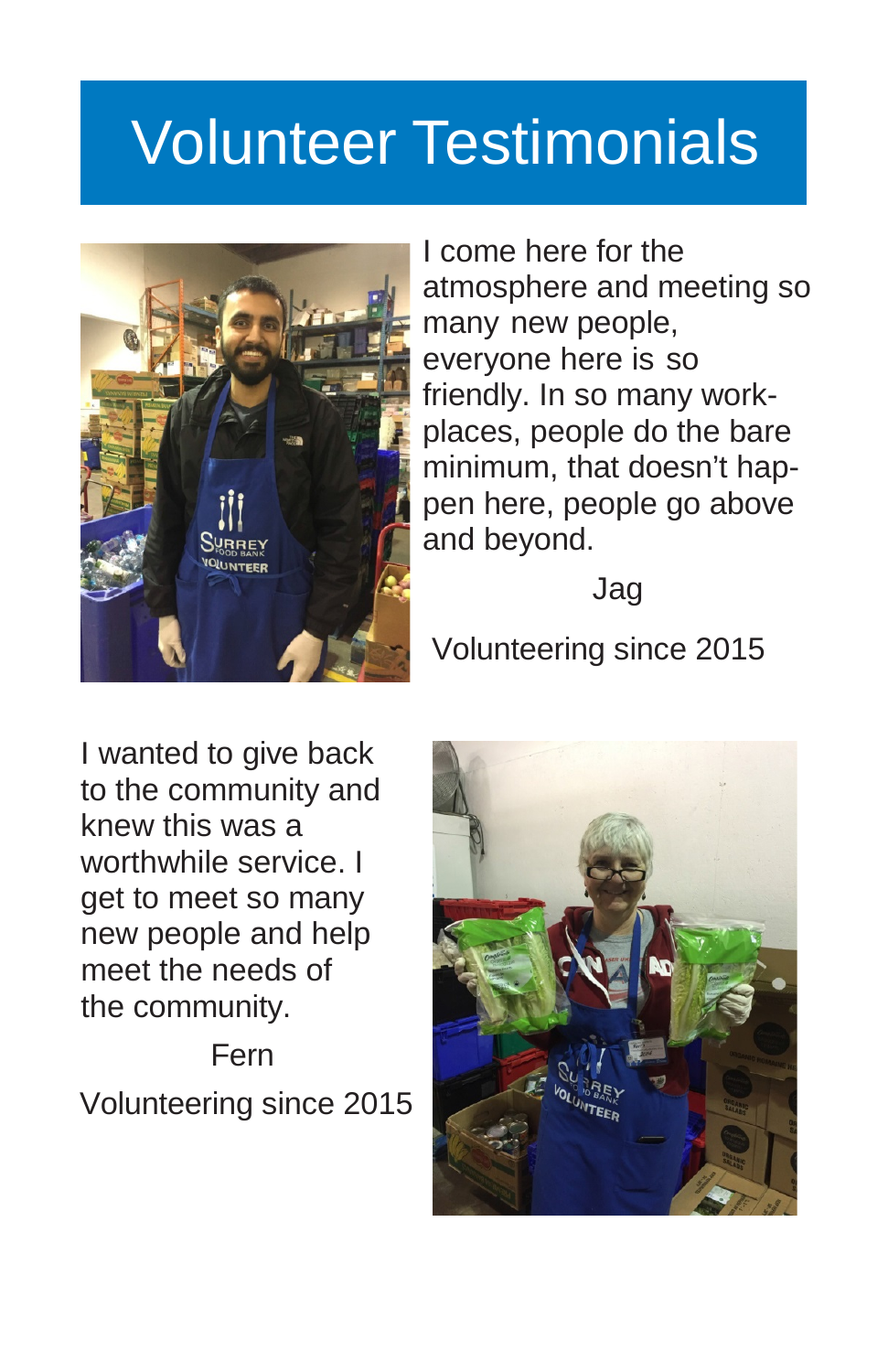

My mother always volunteered and when I retired I knew this was something nice I could do. I'm born and raised in Surrey and it makes me feel good coming to volunteer. I get to meet so many new people. I had a family member who needed to use the service and it was my way to say thank you for what the Food Bank does!

**Jacky** Volunteering since 2014

At first I didn't have a reason for volunteering, but now I get a good feeling being here and giving back to the community. I get an opportunity to see the diversity and get to work in a positive environment.

Hamza Volunteering since 2015

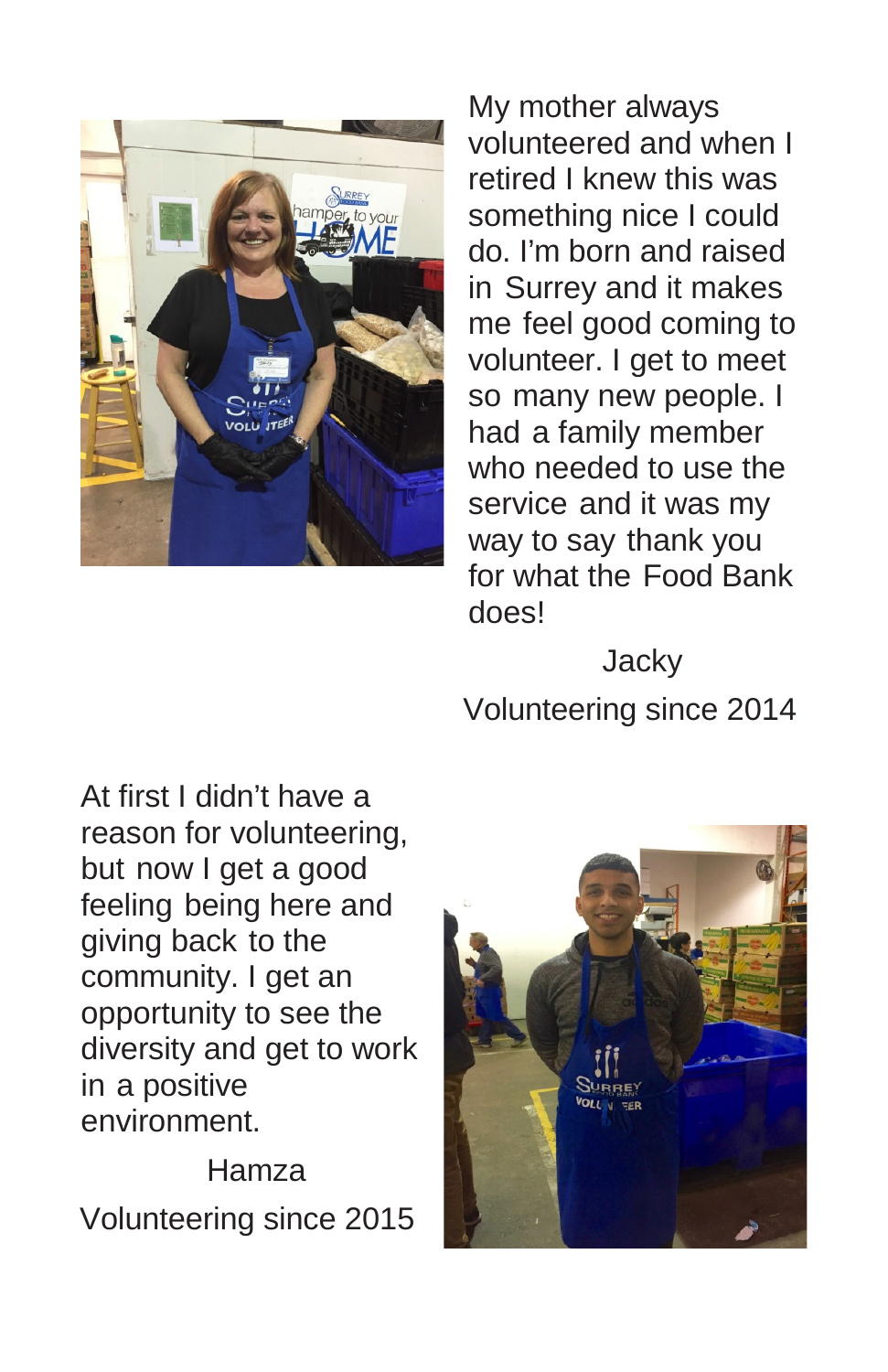## Client Services & Programs

### *Food Hampers*

Registered clients may visit the Surrey Food Bank and receive a hamper every 14 days. Hampers are based on the size of the household and are provided as a supplementary source of food.

#### *Tiny Bundles*

The Tiny Bundles program is specifically for families with pregnant moms and/or babies newborn to one year of age. Tiny Bundles hampers include formula, diapers, cereal, and baby food. In addition, families receive a layette upon the birth of the child and a graduation gift when the infant turns oneyear old.

### *Toddler Totes*

The Surrey Food Bank provides specially designed food hampers for children aged 1 to 2 years to support their growth and transition from infant to toddler.

## *Pre- K (Ages 2-5)*

The Surrey Food Bank provides specially designed food hampers for children aged 2 to 5 years to support their growth and transition from toddler to school age.

#### *Hamper to Your Home*

The Surrey Food Bank delivers hampers to registered clients that are unable to attend due to mental or physical challenges. Proof of medical validation is required for this program.

#### *Seniors 65+*

The Senior Depot Program is for registered clients who are 65 years or older. Every 2 weeks (Wednesday between 1:30PM-3:00PM) our senior clients have the opportunity to choose food and other items according to their needs with the assistance of a volunteer personal shopper to help them through the process.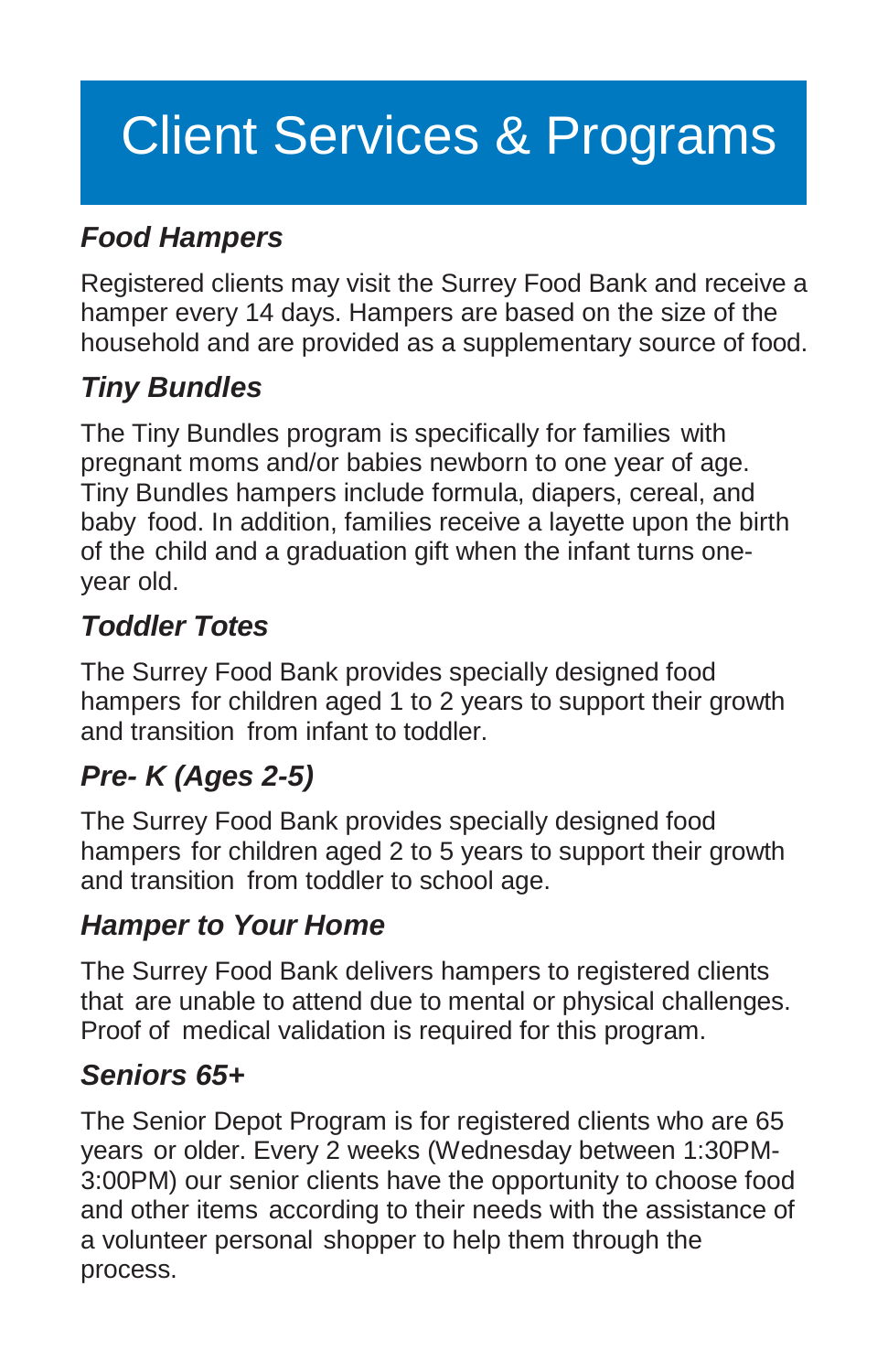# Why Volunteer With Us?

Whether you are volunteering or mentoring you can expect the following:

- To be an agent of change and learn about the community. There is a tremendous amount of personal satisfaction in helping out a much needed and worthy cause
- Gain skills, increase your confidence and add to your resume
- Have a blast while making new and lasting friendships and connections. Our experience is more than a team, it's a family
- Successful candidates taking on the volunteer role can expect a detailed reference from the Surrey Food Bank. We love to brag about our people!